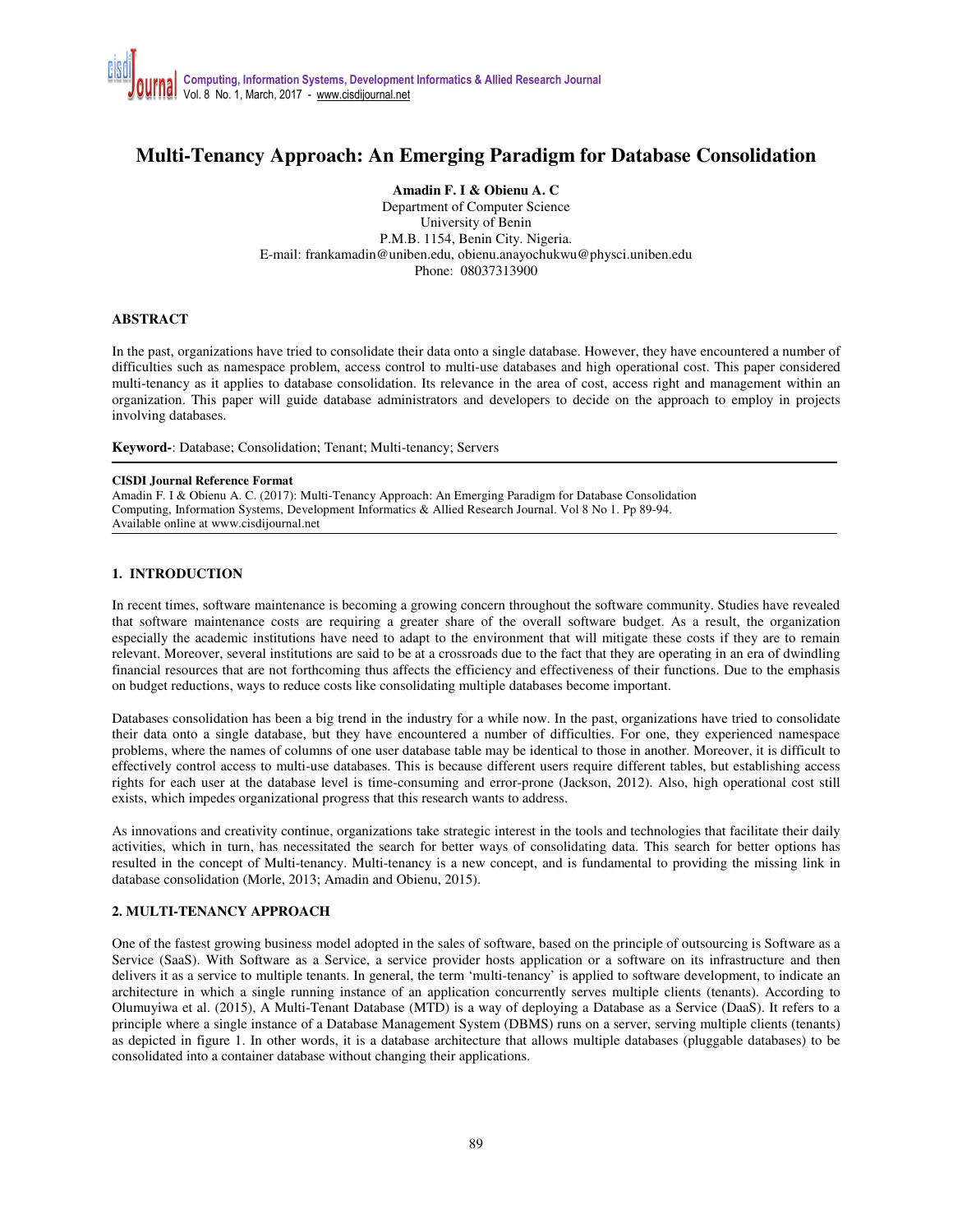

**Figure 1: Multitenant Approach** 

The concept of Container Databases (CDBs) and Pluggable Databases (PDBs) is also a new concept, and is fundamental to providing the "missing link" in database consolidation (Morle, 2013). A CDB can contain one or more PDB, and a PDB is the actual 'database' from the viewpoint of the application. PDBs can be plugged into and unplugged from CDBs using simple commands, and they can be cloned and moved to other CDBs. All the PDBs that are plugged into a CDB share a single instance and can be resource-managed by a single set of controls within the CDB.

## **3. APPROACHES TO MANAGING MULTI-TENANT DATA**

The typical character of Software as a Service applications is 'single-instance multi-tenancy', according to this feature, three main approaches have been proposed: Separate database, Shared Database, Separate Schemas; and Shared Database, Shared Schemas (Jacobs and Aulbach, 2007).

## **3.1 Separate Database**

In this approach, System resources and application code are collectively shared among all the tenants on that particular server. Meanwhile, each tenant has its own set of data that remains logically isolated from data that belongs to all other tenants (see figure 2). Database security prevents any tenant from accidentally or maliciously accessing other tenants' data.



**Figure 2: Separate Databases**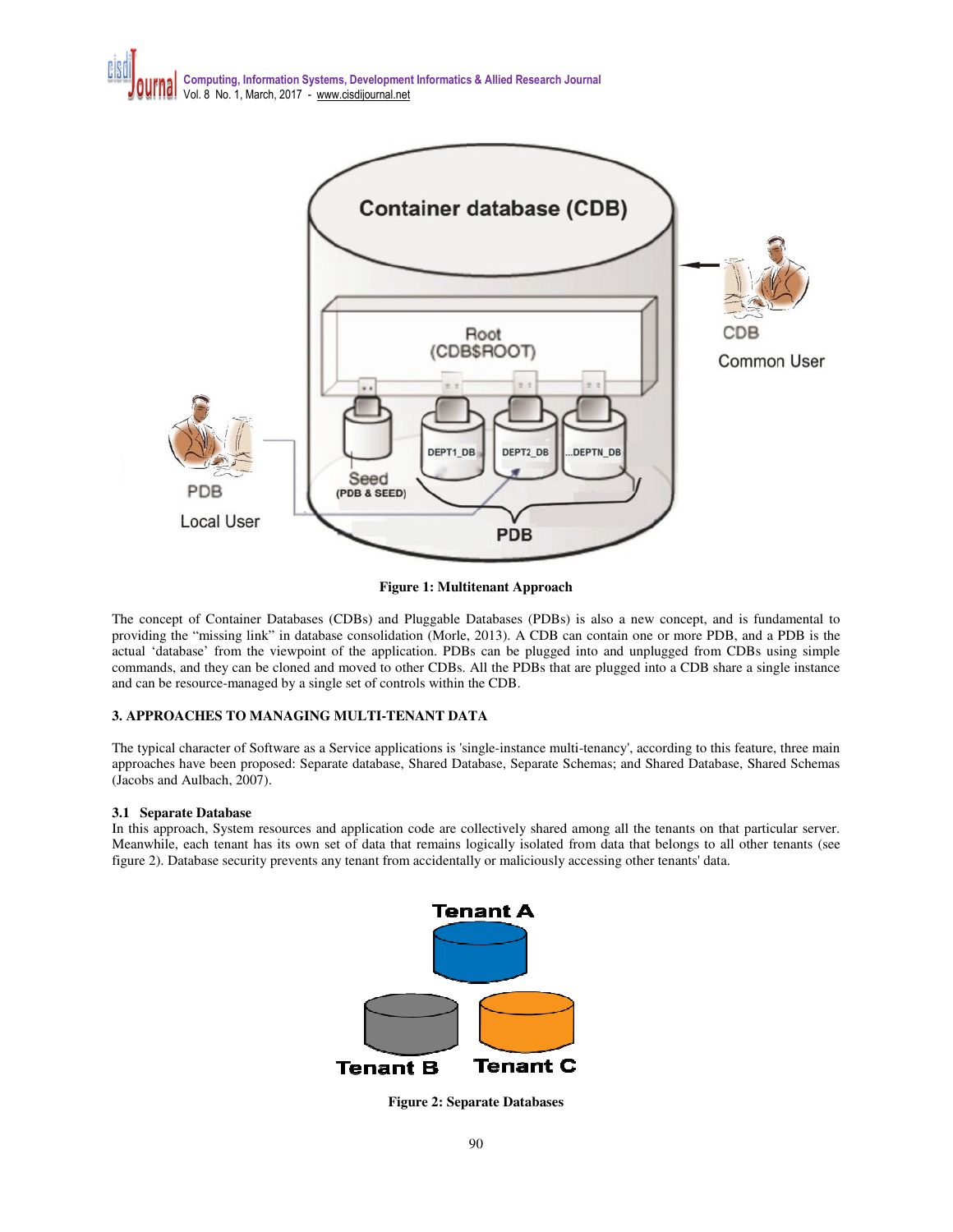It is easier to extend the application's data model in other to meet tenant's needs, and can simply restore a tenant's data from backups. However, it costs higher for the relatively high hardware and maintenance requirements. This approach is best suited for clients who are willing to pay extra for added security and customizability. For example, clients in fields such as social security or banking often have very strong data isolation requirements.

#### **3.2 Shared Database, Separate Schemas**

This approach involves accommodating multiple tenants in the same database, with each tenant having its own set of tables that are grouped into a schema created specifically for the tenant (see figure 3).



**Figure 3: Shared Database, Separate Schemas** 

The separate-schema approach is relatively easy to implement, and tenants can extend the data model as easily as with the separate-database approach. This approach offers a moderate degree of logical data isolation for security-conscious tenants, though not as much as a completely isolated system would, and can support a larger number of tenants per database server. The separate schema approach is appropriate for applications that use a relatively small number of database tables, on the order of about 100 tables per tenant or fewer. This approach can typically accommodate more tenants per server than the separatedatabase approach can, so you can offer the application at a lower cost, as long as your customers will accept having their data co-located with that of other tenants.

## **3.3 Shared Database, Shared Schema**

A third approach involves using the same database and the same set of tables to host multiple tenants' data (see figure 4). A given table can include records from multiple tenants stored in any order; a Tenant ID column associates every record with the appropriate tenant. The shared-schema approach is appropriate when it is important that the application is capable of serving a large number of tenants with a small number of servers, and prospective customers are willing to surrender data isolation in exchange for the lower costs that this approach makes possible. Note that, of the three approaches presented here, the shared schema approach has the lowest hardware and backup costs, because it allows you to serve the largest number of tenants per database server. However, because multiple tenants share the same database tables, this approach may incur additional development effort in the area of security, to ensure that tenants can never access other tenants' data, even in the event of unexpected bugs or attacks.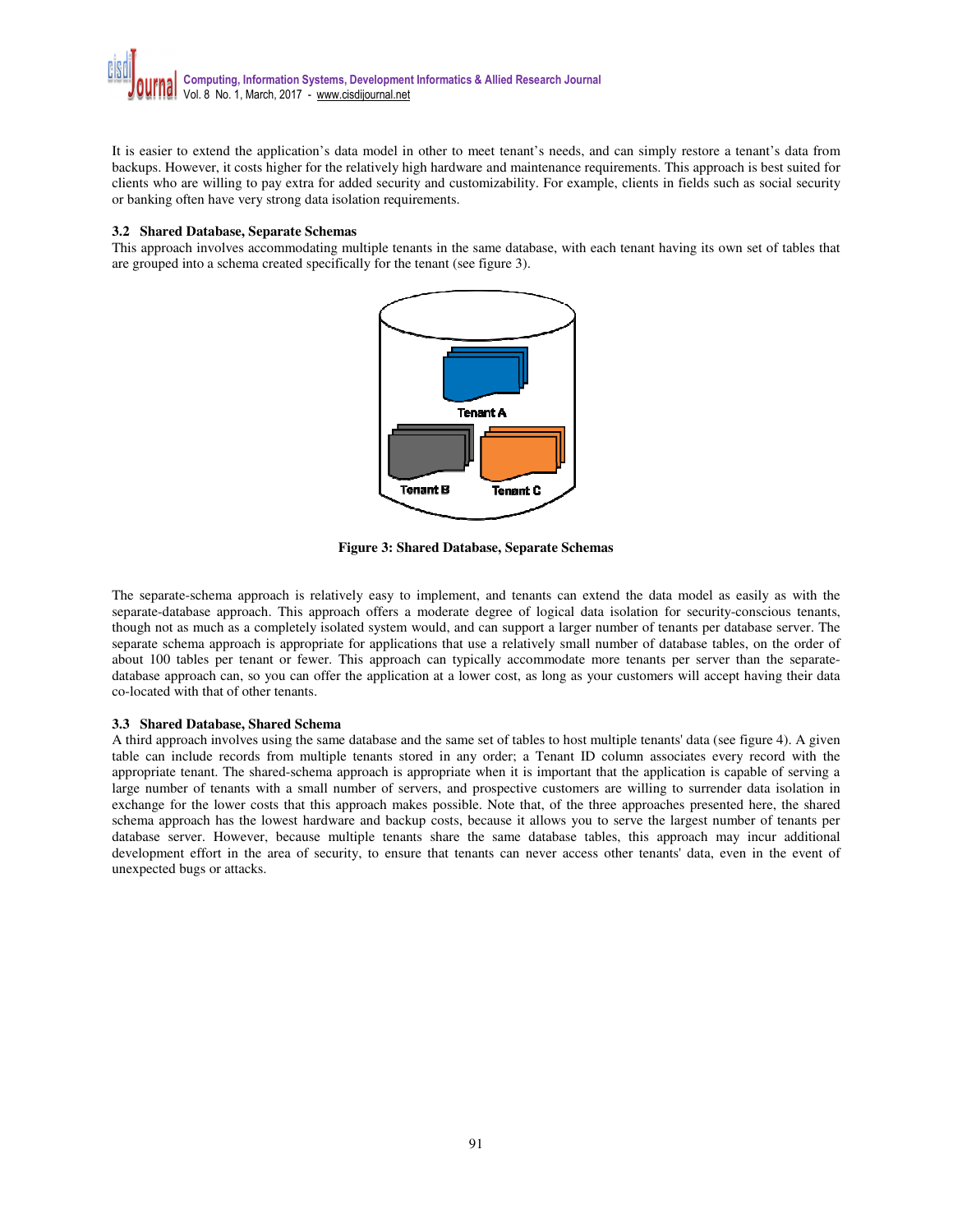



**Figure 4: Shared schema** 

However, there are factors that help in determining the most suitable and appropriate approach of the multitenant database. The use of the system should be one of the influencing factors towards the decision. Elmore (2011) emphasize that the tenant application and usage requirements should be the primary consideration in deciding the right model of the multi-tenant database. Sometimes users (tenants) are not equipped with necessary information about this before taking a decision on what approach to adopt. Their decision is sometimes influenced by what vendors tell them. There is need to examine all these basic factors before approaching a service provider in order to make the right decision on this. Some of these factors are itemized by Keemti (2010), are Size of tenant database, Number of tenants, Number of users per tenant, Growth rate of tenants, Growth rate of tenant database, Security, Cost and Flexibility – ability to create multiple tables by tenants. All these are major consideration that must be considered to make a good decision about the adoption of a multi-tenant database model depending on the tenant individual system requirements.

## **4. TOWARDS MULTI-TENANT APPROACH IN DATABASE CONSOLIDATION**

Multi-tenancy is a recent technology that is gaining wide awareness and acceptance in several fields due to its practical relevance in improving database consolidation. It has found its utility in several sectors such as in academic libraries, business organization, academic transcript processing and so on (Amadin and Obienu, 2015). Currently, most organizations encourage their enterprise units (divisions/departments) to be independent of each other. As a result, several databases are scattered over many machines, within the same organization with reasonably large size. The needed information to make vital decisions is scattered across multiple isolated information islands in a sea of computers and database systems. As a result, the information users do not know what data are available in each database.

They do not know where to find information that they believe are available. This situation makes it difficult, if not impossible, for information users to access information when needed. Moreover, these enterprises' databases are deployed on dedicated servers, which are not fully utilized during much of the time, thereby wasting both hardware and human resources (Curino et al., 2011; Ni et al., 2014, Amadin and Obienu, 2015). This current organizational structure contributes to the increase of Islands of Unreachability, of which many Users cannot access these islands of information, as well as leads to low utilization of dedicated servers. By consolidating hardware and sharing database and files, access to large pool of information, the costs of hardware, storage, and maintenance is greatly improved. Multi-tenancy provides the benefit of managing multiple databases as a single database, and yet retains the isolation and resource prioritization of individual databases.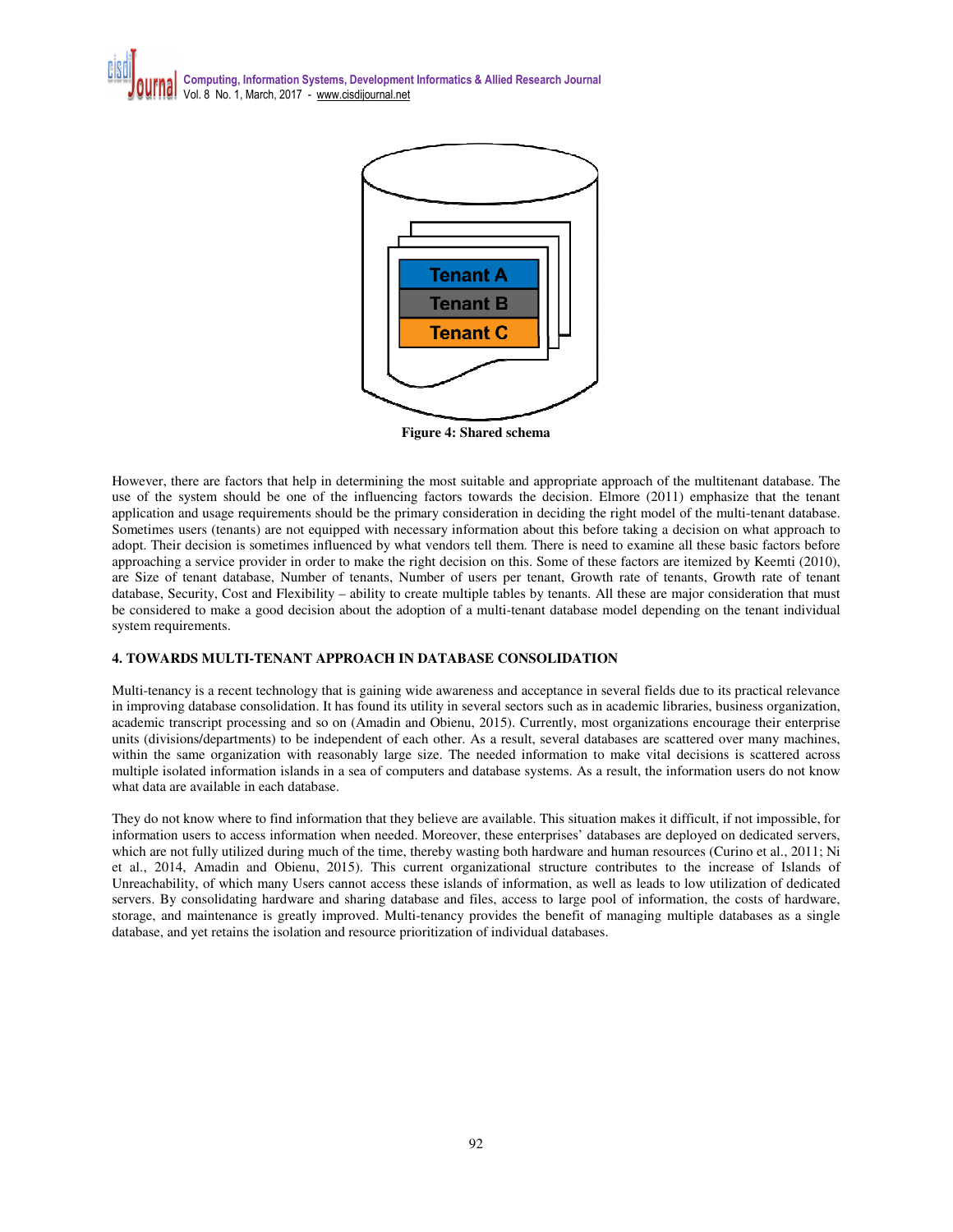



**Figure 6: Consolidated Databases**